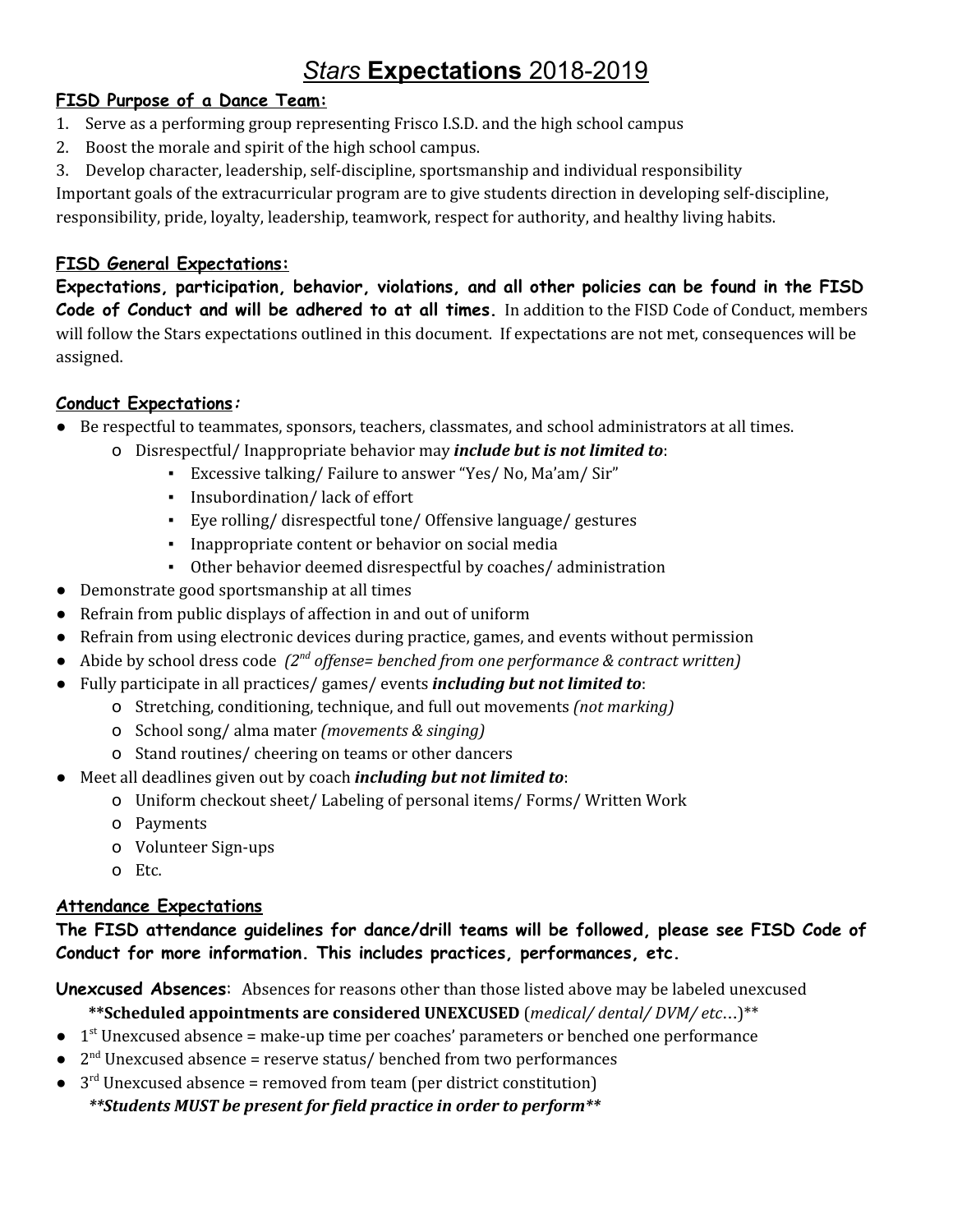## **Unexpected & Unreported Absences**

Member must inform the director in writing of the absence and reason prior to the class/practice (email/ note). Unreported absences will be considered *unexcused* until reason is established.

### *Not all instances can be predicted and will be handled on a case by case basis by coach.*

## **Practice Expectations**

- Attend all dance team activities, practices, and performances *(includes DT class)*
	- o Missing the practice prior to a performance may result in being benched from that performance
- Arrive on time and attend the entire practice until dismissed:
	- o AM practices 6:30am -8:00am *(Days of week vary by schedule - see calendar)*
		- *Optional* AM time 8-8:15 am
	- o 3B class period from 12:45 pm to 2:05 pm
	- o Be in squad lines and ready by 6:30 am for AM practice and 12:45 pm for 3B class
	- o Missing  $\frac{1}{2}$  practice or more = absence
	- o 3 times tardy = discipline contract written & benched from next performance
- Do not leave practice area without permission
- Be in required dress, hair, and shoes/ bring all required items to practice
- Remain quiet and focused; follow coach and officer instructions

### **Performance & Uniform Expectations**

- Attending all D.T. activities, practices, and performances is mandatory.
- Director reserves the right to *pull any member from a performance due to absence, conduct or lack of ef ort*
	- o If unable to meet the standards set for that performance, member will not perform and will be placed on reserve status.
	- o Attend the practices and performance in uniform and assume her/his responsibilities as usual.
- Auditions for select performances.
	- o Members are *not guaranteed to dance every performance*
	- o Members can/will audition for the following but not limited to; pep rally routines, competition routines, spring show routines, etc.
	- o Director has final decision on who makes the performance and that decision is final.
- Arrive on time and attend the entire performance/ event until dismissed
- Competition Performances
	- o Members are allowed to opt out of competition season in an all or none manner.
	- o *If participating*, members will be a performing or alternate member in all routines
	- o *If choosing not to participate*, members will also not participate in competition routines used for other

events (pep rally, basketball game, etc…)

o *If chosen for competition routines* then performer will perform the routine at spring show.

#### **A complete uniform and equipment check will be held prior to any activity/performance**

● Be in *complete and correct* uniform at the time of uniform checks; Member will not participate in event/ performance until uniform is complete and correct.

- o Uniform/ equipment: items on uniform sheet, announced by coach, and in the code of conduct
- o Examples include but are not limited to:
	- Uniform/ Warm-ups/ Lettermen
	- Accessories/ Hair/ Make-up/ Natural or French nails/ No personal jewelry
	- Poms/ Props/ Other items required by coaches
- o Performances include but are not limited to:
	- Pep Rallies/ Half-time/ Competition/ Stand Routines/ Parades/ Special Performances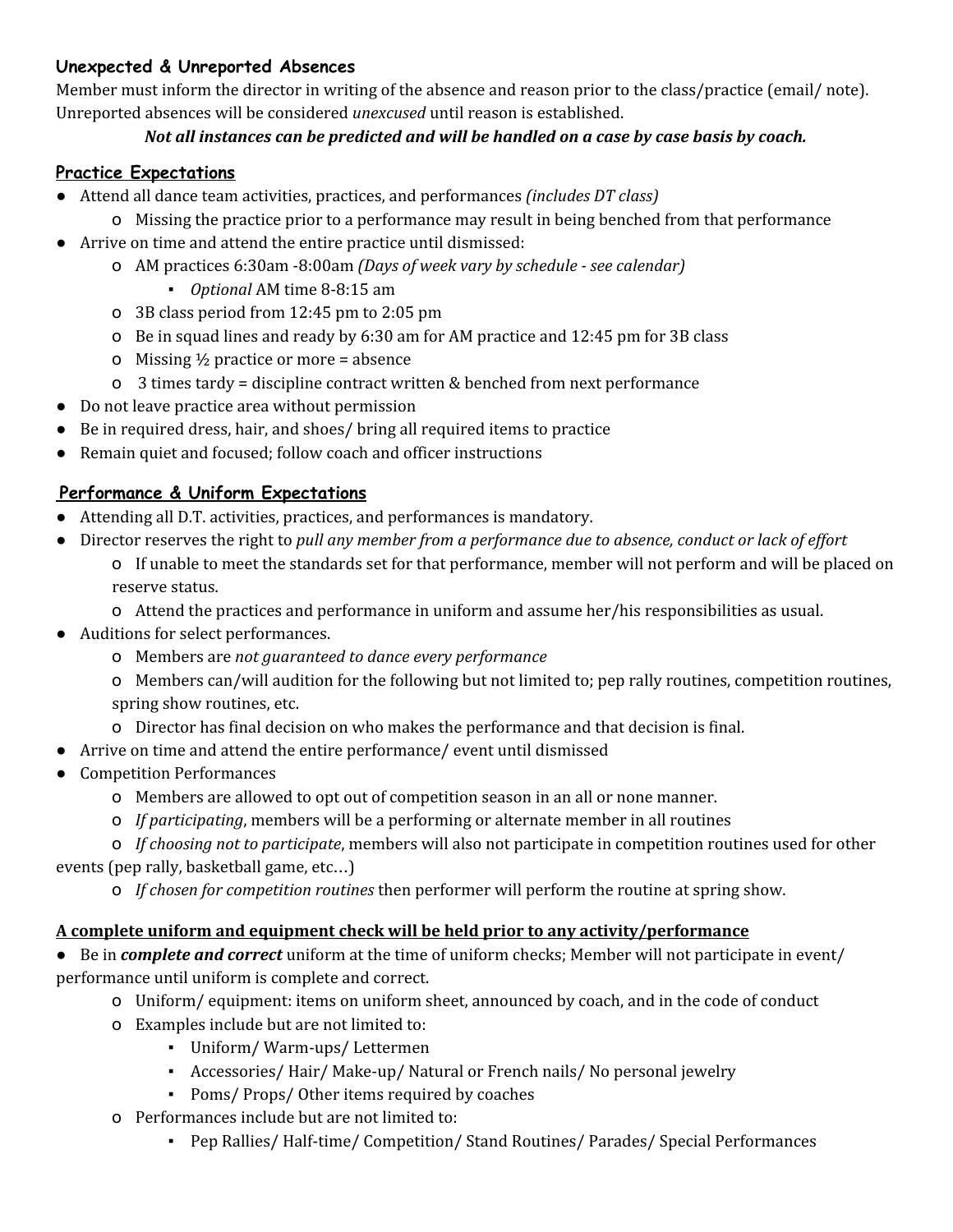- Remain quiet and focused during all parts of a performance including by not limited to:
	- o Bus announcements
	- o Victory Lines/ National Anthem/ Pre & Post Performance Lines/ Injured player
	- o Stretching/ Run-through/ Coach/ Officer Instructions

● Members are responsible for the upkeep of items received and are held financially responsible for lost or damaged items.

## **Academics, Contracts, Probation, Suspension, Dismissal, and Resignation**

**Academic Eligibility, Probation, Suspension, and Dismissal:** These policies outlined in the FISD Dance Team Code of Conduct will be followed. FHS specifics are outlined below but for all other policies please refer to the FISD Code of Conduct.

### **Suspension:**

Reasons for Suspension include but are not limited to:

- A second incidence of administrative disciplinary consequences
- Continuing to fail one or more classes after three week probation (progress report check)
- An Officer placed on suspension will be removed from their officer position
- See FISD Dance Team Code of Conduct for information on multiple suspensions

### **Dismissal:**

Reasons for Dismissal include but are not limited to:

- Receipt of a third suspension
- Accumulation of 3 unexcused absences
- Accumulation of 3 written warnings
- Expulsion from school

#### **Resignation**

Resignation shall be defined as "a choice made by the individual member that they no longer desire to participate in the organization." Once resigned from the organization, member forfeits all privileges of the organization. All equipment must be turned in and all outstanding/unpaid financial obligations cleared at the time of resignation and refunds for any item(s) will not be given. He/ She will not be eligible to participate in the next year's tryout without approval from the director and principal. Resignation procedures involve a conference with the director and a letter of resignation by the member, signed and dated with a parent signature as well.

#### Not all instances can be predicted and will be handled on a case by case basis by the coach.

#### **Communication**

This program is based in *open communication and mutual respect among administration, teachers, coach, dancers, and parents*. The expectations placed on team members have been clearly outlined. Clear, respectful communication between all involved will be expected throughout the year:

#### **Communication from the coach:**

- o Expectations coach has for members
- o Feedback on all aspects of technique and performance quality
- o Locations and times of practices, games, service projects, and other performance events
- o Team practice/ performance and uniform requirements
- o Enforcement of consequences when expectations are not met
- o Etc.